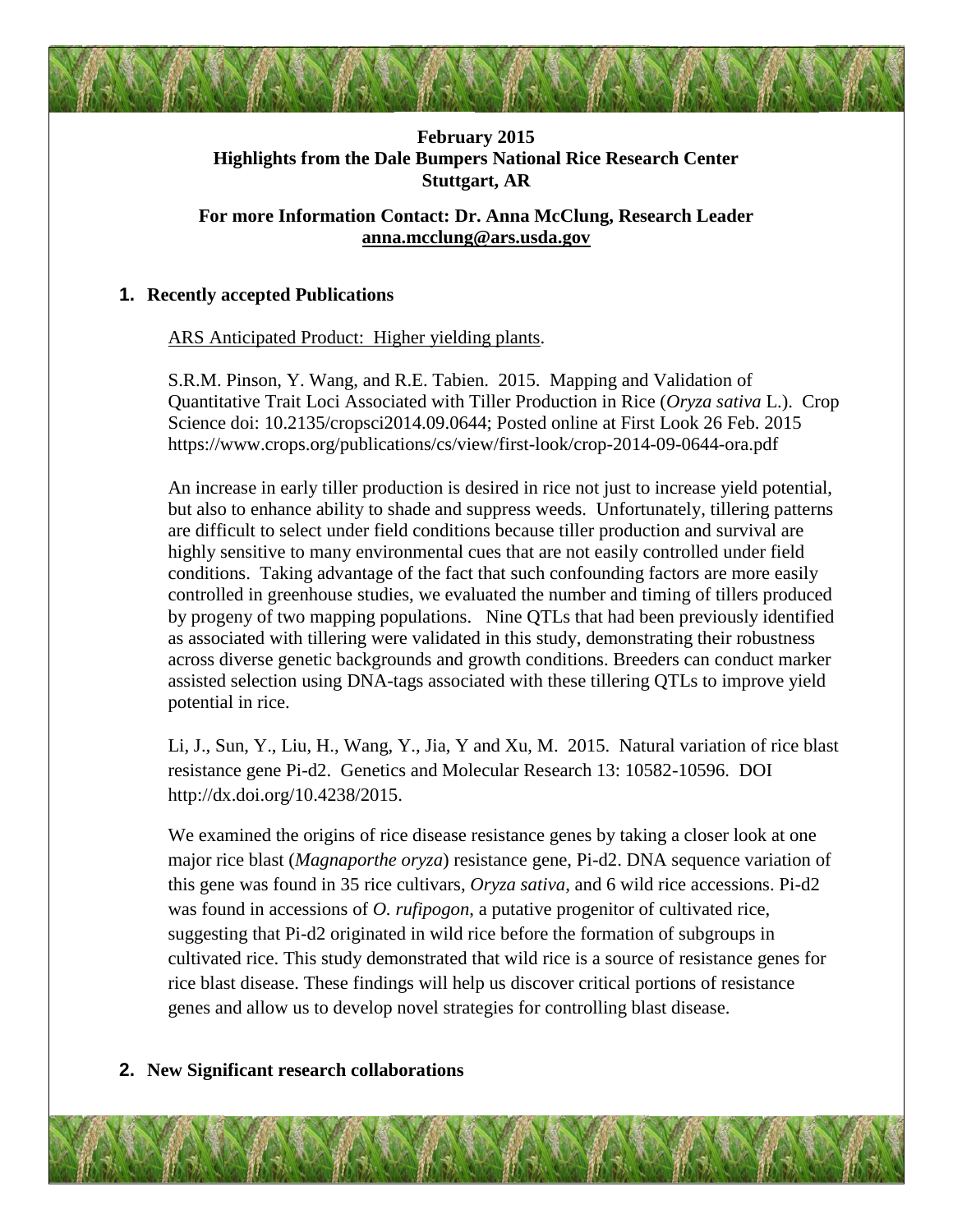## **International**

Dr. Fantao Zhang, professor at the College of Life Sciences, Jiangxi Normal University in Jiangxi, China, joined the USDA-ARS DBNRRC for one year starting Jan 29, 2015. He is collaborating with Dr. Shannon Pinson to research genes affecting rice tiller production. Dr. Zhang's visit is being funded by the China Scholarship Council.

# **USA**

## **3. New awarded grants**

## **4. Technology Transfer**

#### **a. Formal Events:**

#### **To Non-research stakeholders**

Participation in meeting with USDA/OSEC in Washington, DC regarding status of research on mitigating arsenic in rice.

## **To Research Community**

One presentation was made at the Weed Science Society of America meeting held in Lexington, KY, Feb. 9-12 on development of a mapping population to study weedsuppressive traits including allelopathy.

A presentation was made at the XII International Rice Conference for Latin America and the Caribbean held in Porto Alegre, RS, Brazil, Feb. 23-26, 2015 regarding new opportunities for the specialty rice market.

#### **b. Informal Contacts:**

10 contacts with news media regarding: development of a movie regarding the life of Dr. Hank Beachell, first ARS rice breeder at Beaumont, TX; importance of Carolina Gold heirloom rice currently being grown in South Carolina.

1 contact with organic rice company regarding hosting organic workshop in August.

Several researchers of the DBNRRC participated in a teleconference with US rice breeders about how genomic data can be used to enhance their breeding efforts.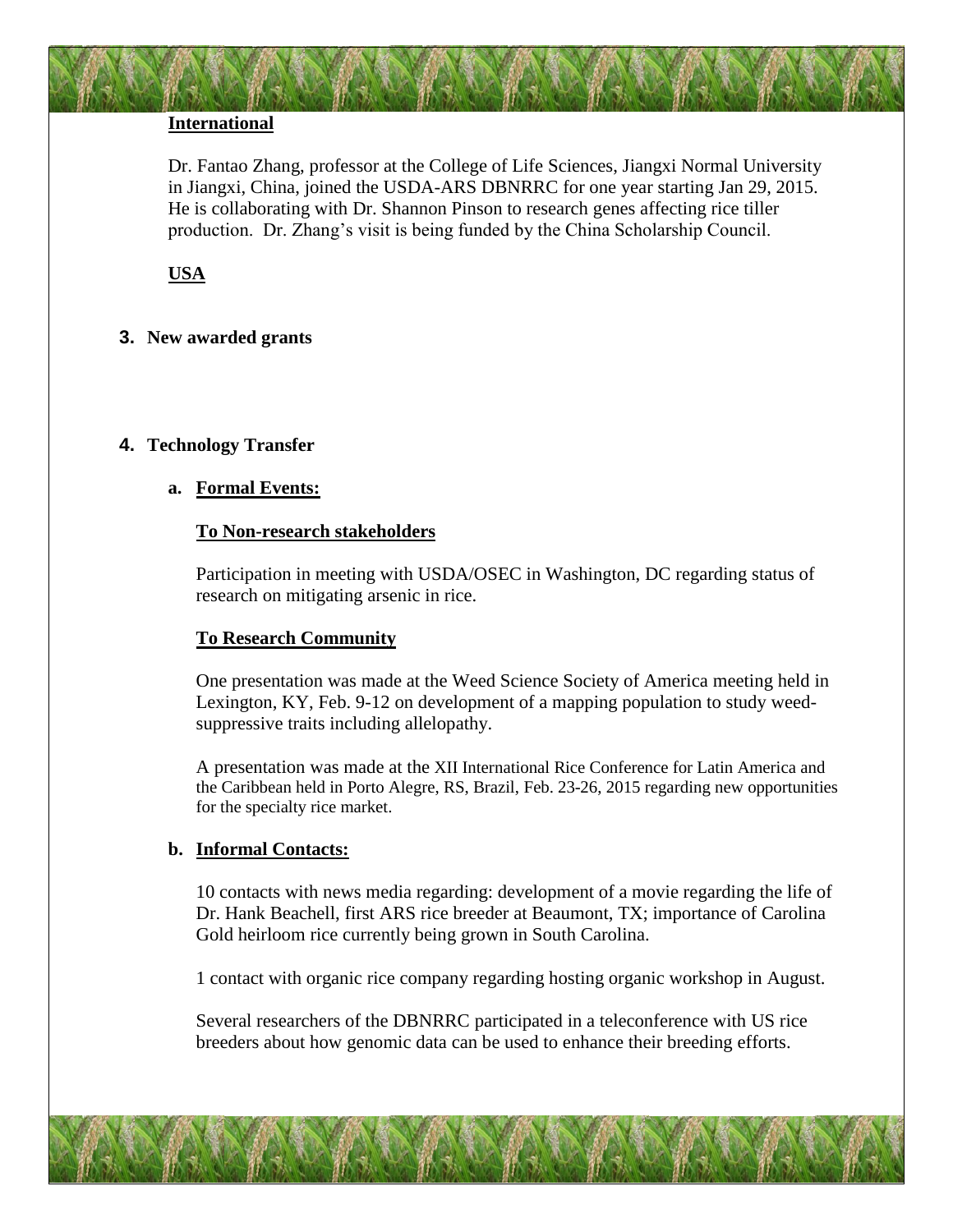One researcher from DBNRRC participated in a phone and email discussion with Dr. Nilda Burgos from the University of Arkansas, Fayetteville advising greenhouse growing conditions, fertilizer and pest control for weedy red rice seed production.

One researcher from DBNRRC participated in an e-mail conversation with Norah Hummel, undergraduate student, University of Washington advising appropriate 'modern' and 'old' rice cultivars to use in study of (endophytic) microorganism effects on physiology and ecology (ecophysiology) of rice plants at elevated CO2 levels.

One contact to transfer genetic markers for disease resistance genes.

## **c. New MTAs**

None